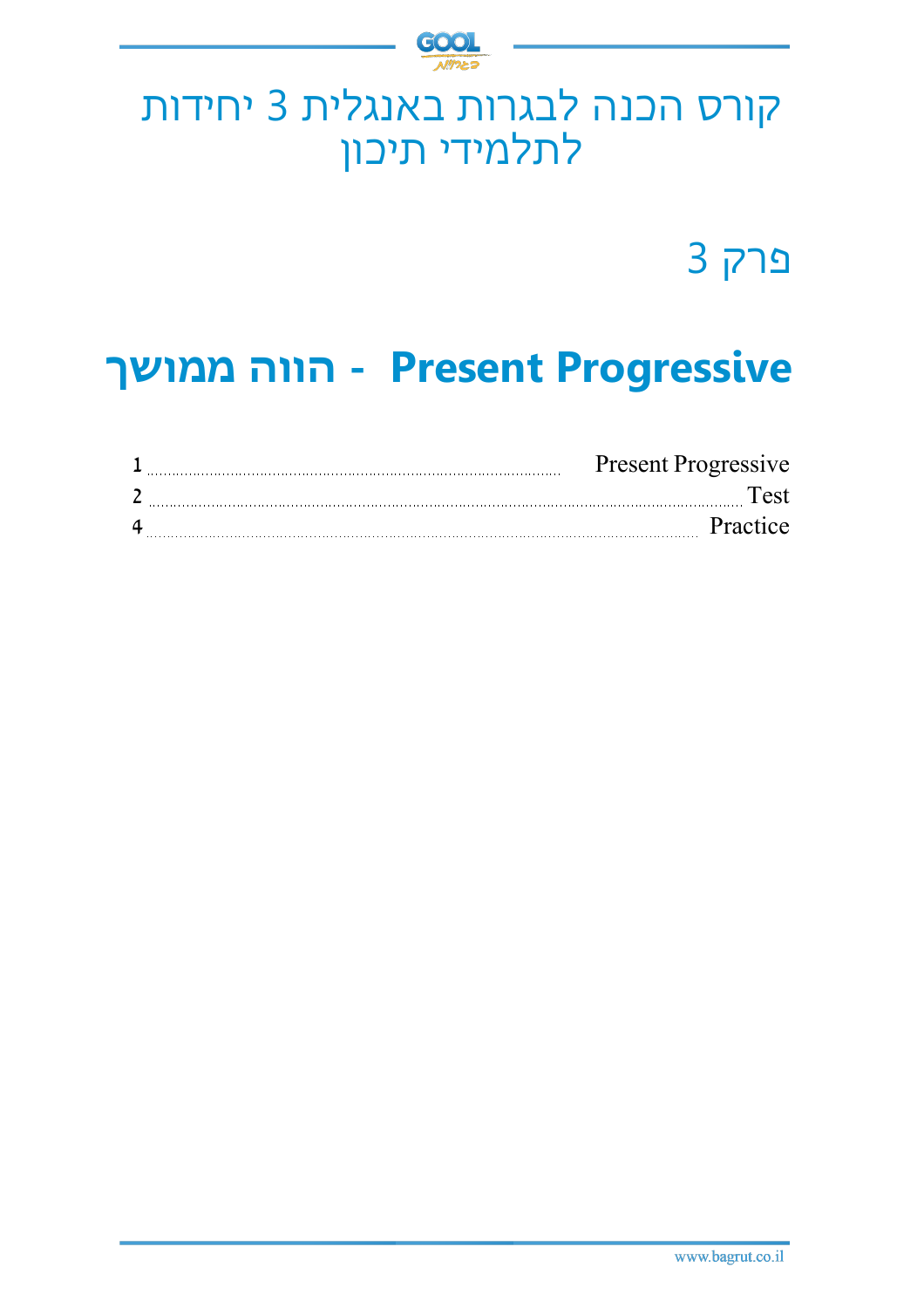

# **Present Progressive:**

### **שאלות:**

**1(** תרגל את השיחה הבאה: "למה אתה ער כל כך מוקדם? אני נוסע לסופר לפני שכולם מגיעים לשם. אתה בא הביתה אחרי זה? ברור שאני בא הביתה, אני צריך לשים את האוכל במקרר. אתה לא שוכח משהו? לא, אני לא שוכח שום דבר. לפחות... לא נראה לי. אתה שוכח שביקשתי ממך לקחת את הבת שלנו לבית הספר ".

### **2(** בחר את הפועל בגרסה המתאימה במשפטים הבאים:

- a. Do you the answer? (know, knowing)
- b. Jim \_\_\_\_\_ dessert every day. (eats, is eating)
- c. I solut the race's outcome. (feel, am feeling)
- d. She her mother. (resembles, is resembling)
- e. Do you \_\_\_\_ they will win? (think, thinking)
- f. They really \_\_\_\_ everything you did for them. (appreciate, are appreciating)
- g. Can you \_\_\_\_ the coffee brewing? (smell, are smelling)
- h. I still \_\_\_\_\_ a lot of money on my student loans. (owe, am owing)
- i. You \_\_\_\_ more shoes than anyone else I know. (have, are having)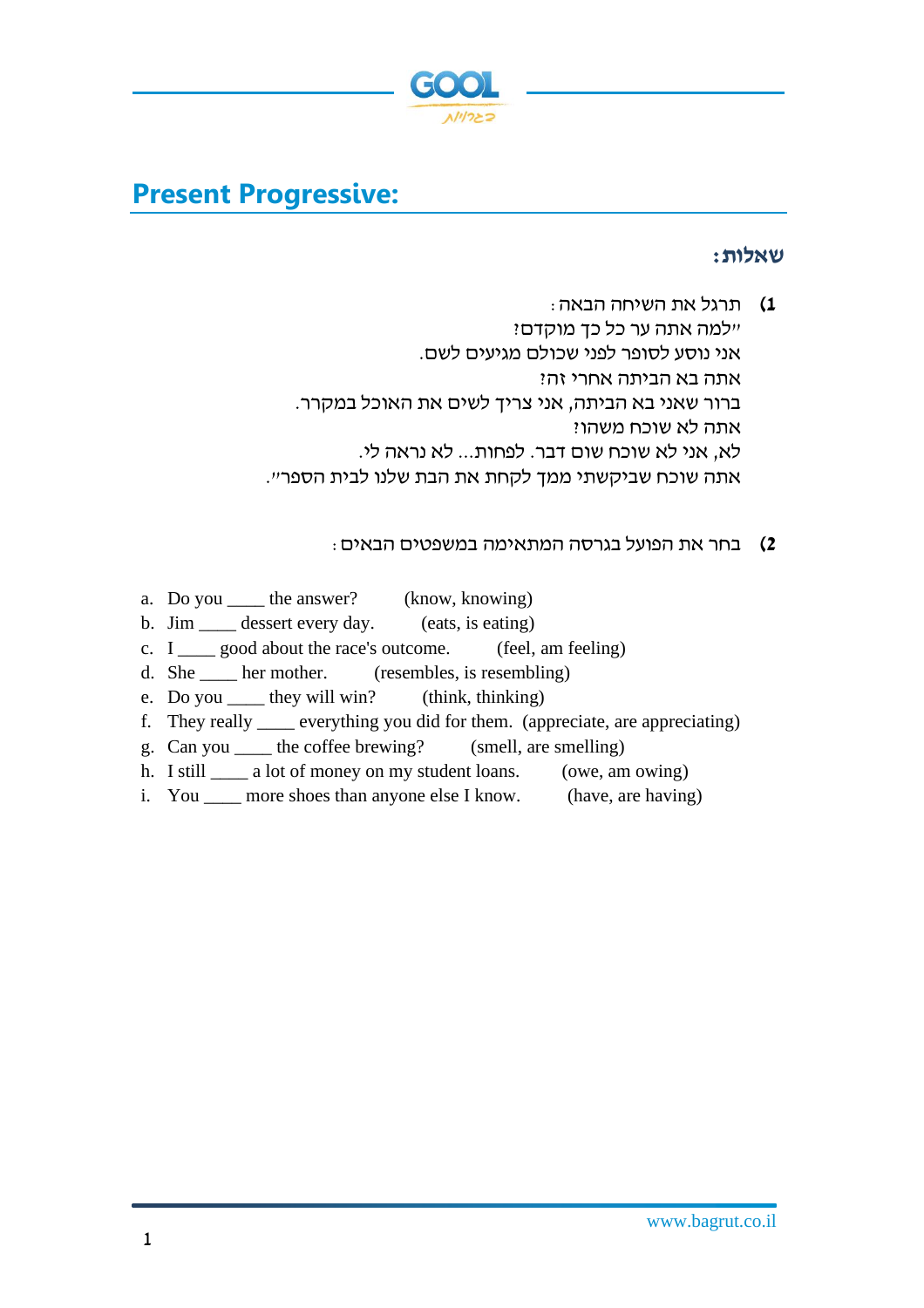

# **Test:**

### **שאלות:**

## **1(** בתרגיל זה אתם מתבקשים לכתוב את הפעלים בגרסה המתאימה שלהם בהתאם לנושאי המשפט שמבצעים אותם.

My father \_\_\_\_\_ (not work) in an office, he \_\_\_\_\_ (work) in a bakery. Every day, he \_\_\_\_\_\_ (bake) tasty bread and cakes. I usually \_\_\_\_\_ (wake up) at 6 o'clock in the morning because that's when he \_\_\_\_\_ (wake up). He \_\_\_\_\_\_ (make) noise and it \_\_\_\_\_\_ (be) hard to go back to sleep after that. I \_\_\_\_\_ (like) to go to work with him because I \_\_\_\_\_ (want) to learn how to bake things too. One day  $I$  \_\_\_\_\_\_ (hope) that  $I$  \_\_\_\_\_\_ (be) a baker as well.  $I$  \_\_\_\_\_\_ (bake) fresh bread every morning. I and interest (work) hard and  $\overline{a}$  and  $\overline{b}$  (work) hard and I \_\_\_\_\_ (need) something in my life to \_\_\_\_\_\_ me \_\_\_\_\_ (get out) of bed early in the morning or I \_\_\_\_\_ (sleep) till noon. Right now I \_\_\_\_\_\_ (be) still a pupil in school. This morning Dad \_\_\_\_\_\_ (drive) me to school. I \_\_\_\_\_ (not be) home until 15:00 because school \_\_\_\_\_ (finish) at 14:30 today. In the evening we \_\_\_\_\_ (go) to the bakery again because Dad \_\_\_\_\_ (receive) a big shipment of ingredients at 18:00. I \_\_\_\_\_ probably \_\_\_\_\_ (get) into bed at a very late hour today.

**2(** כתבו שלושה משפטים על כל תמונה. משפט אחד חיובי, משפט אחד שלילי ושאלה אחת. הסימנים ליד הפעולות ה שונות מראות לכם באיזה סוג משפט מדובר.

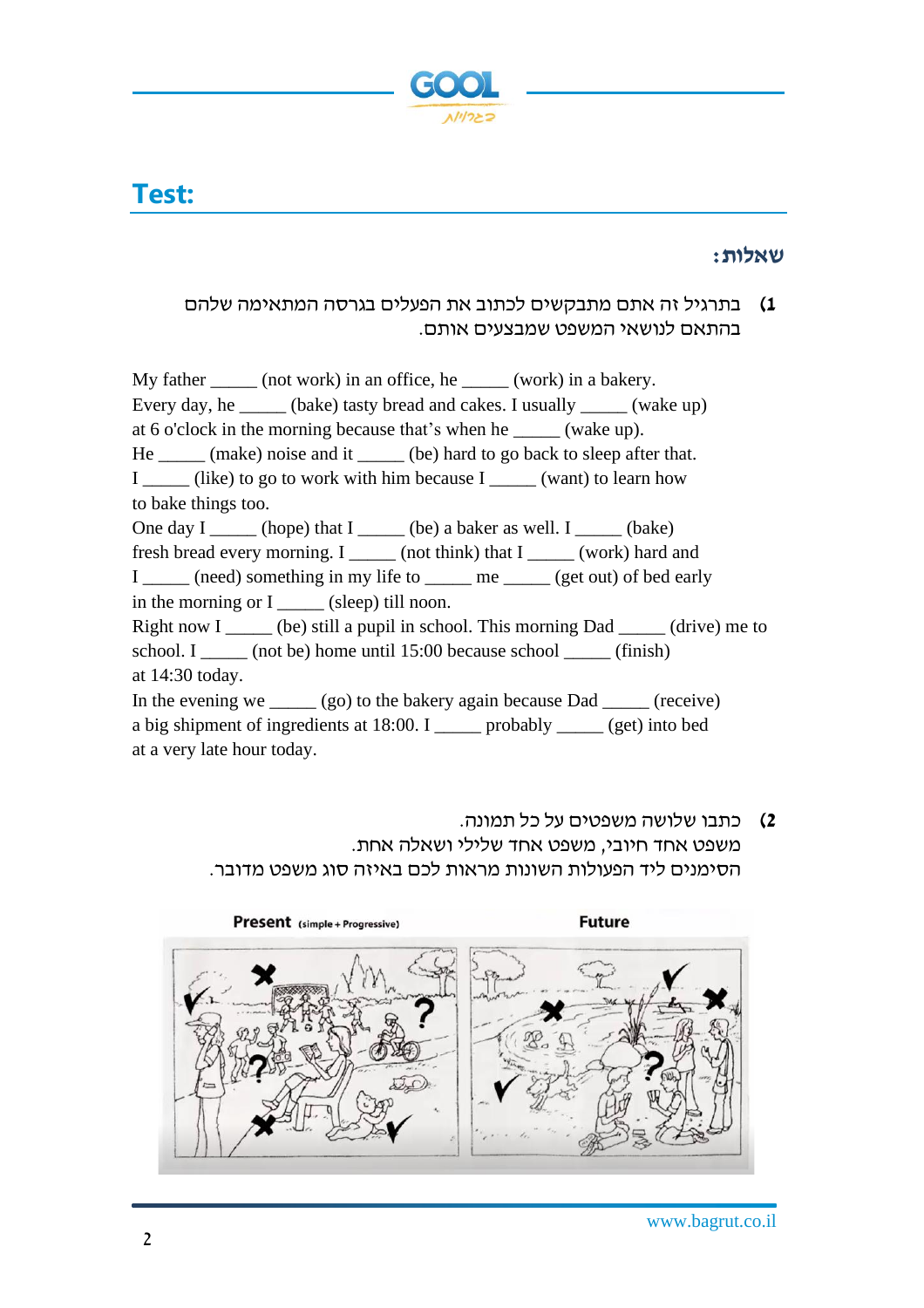

## **3(** בתרגיל זה נתונים לכם התשובות, אבל עליכם לנסות לפי ההגיון להבין מהם השאלות ואז לכתוב אותם באנגלית כך שלכל תשובה תהיה שאלה מתאימה.

| a.             |                                                                    |  |
|----------------|--------------------------------------------------------------------|--|
|                | No, I don't think that I will come tonight.                        |  |
| $\mathbf b$ .  |                                                                    |  |
|                | Of course, I will pick them up on my way to the mall.              |  |
| $\mathbf{C}$ . |                                                                    |  |
|                | I'm going home after the game because my wife is making dinner.    |  |
| d.             |                                                                    |  |
|                | He usually watches television after he eats.                       |  |
| e.             |                                                                    |  |
|                | Yes, we know that the movie we wanted to see is out in the cinema. |  |
| f.             |                                                                    |  |
|                | Yes, this computer is new.                                         |  |

#### **4(** הפכו את המשפטים הבאים לשאלות:

- a. I won't tell him about his birthday present.
- b. He thinks that you are a smart person.
- c. Daniella wants to drive with me into the city tomorrow.
- d. I'm not going to cook anything tonight.
- e. We are flying to Brazil in the summer.

#### **5(** כתבו קטע משלכם על המצב הנתו ן:

Your cat is lost. You don't know where he is and you are worried.

Write some information about the cat to put on trees and places outside so people can contact you if they find the cat! (40-50 words).

Use the Present Simple. Present Progressive and the future tense.